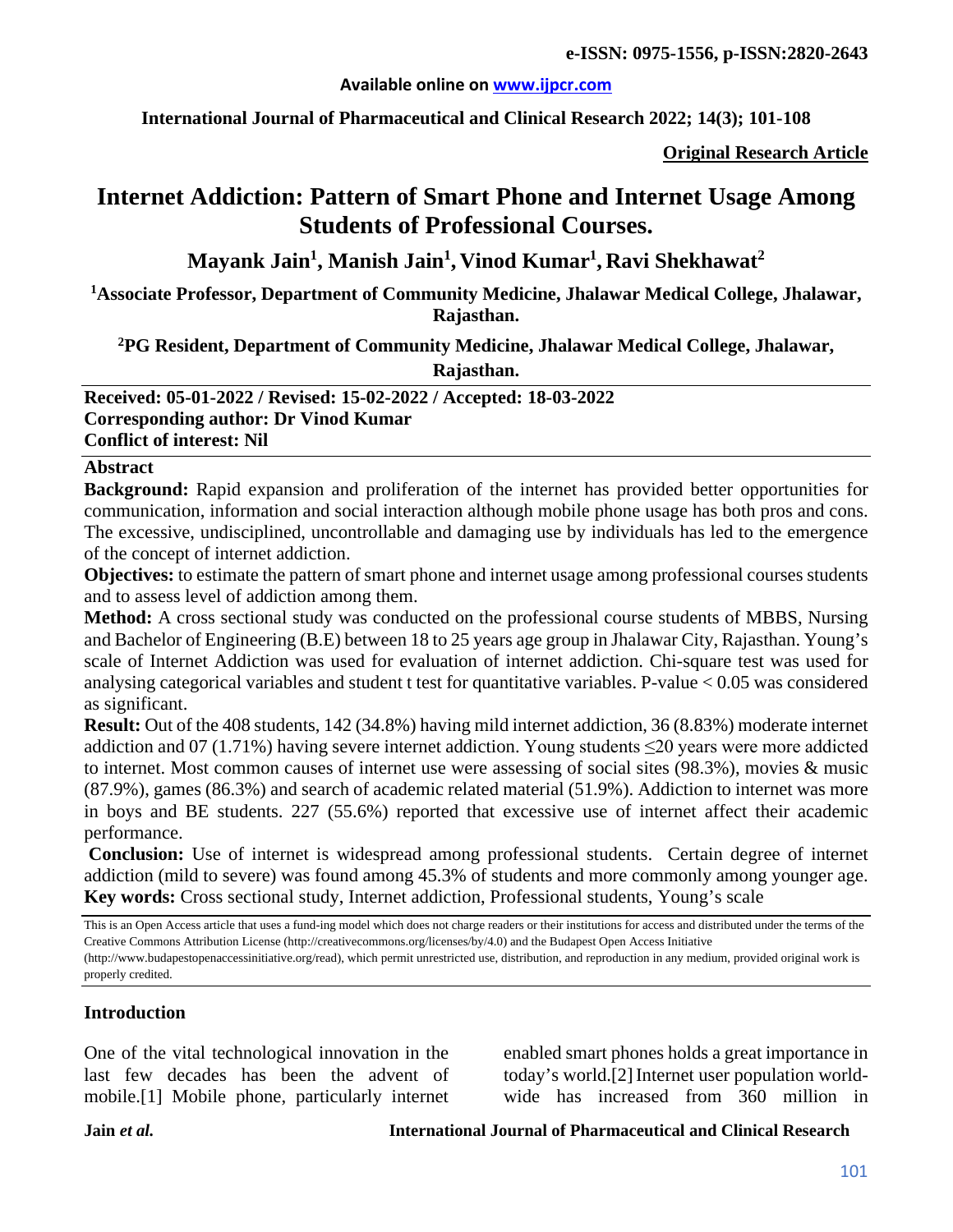December 2000 to 3.53 billion mobile internet users by April 2017.[3,4] In India, there were about 371 million internet users in June 2016 as compared to 5 million in December 2000.[3,5]

The development and evolution of internet has brought profound changes in the health care delivery systems across the globe ranging from education and training to diagnosis and patient management.[6] Internet is a cost effective medium of communication which can help in meeting the complex information needs of healthcare professionals and has important implications in medical education. It can serve as an important learning tool in medical education by providing access to latest evidence anytime and anywhere. Mobile phone and internet usage have become universal practice especially among college students. College students are unique population, occupying middle ground between childhood and adulthood, between work and leisure.[7]

Rapid expansion and proliferation of the internet has provided better opportunities for communication, information and social interaction although mobile phone usage has both pros and cons.[8,9] The internet is a relatively new technology that has impacted the world and provided many benefits to its users. At the same time, the internet has had negative ramifications. Some people are becoming preoccupied with the internet, are unable to control their use of electronic devices, and are jeopardizing school, employment, and relationships. The excessive, undisciplined, uncontrollable and damaging use by individuals has led to the emergence of the concept of internet addiction.[10]

According to various studies, younger internet users were more at risk of becoming internet addicts than older users. Psychological and environmental factors in the lives of college students may leave them disproportionately vulnerable to internet addiction.[11-13] Professional students need to study for longer hours compared to other streams. On one hand, availability of smart phones very easily can hamper their focus and learning process. But on the other hand, availability of e-text books, power points of their study materials by smart phone also help a lot in study. However, problematic internet use by youth is reported with increasing addictive behavior and mental health implications.

## **Materials and Method:**

A cross sectional study was conducted on the professional course students of MBBS, Nursing, Bachelor of Engineering (B.E) between 18 to 25 years age group during the period of June and July 2021in Jhalawar. Total of 408 students using internet since one year were selected by simple random sampling. The data was collected by selfadministered questionnaire having three parts. First part recorded demographic information, second part assess pattern of smart phone and internet usage and third part consist Young's scale of Internet Addiction.

Prior to administering the questionnaire, confidentiality was assured and written consent was obtained from the students. Students were addressed regarding the purpose of study and the way of filling questionnaire. It was emphasized to choose the answer which they actually felt. Questionnaire was anonymous to increase the participation and reduce the respondent bias.

**Young's scale of Internet Addiction**: In 1995, Dr. Kimberly S. Young first identified addictive use of the Internet as a distinct psychological disorder and he developed a scale to assess internet addiction in 1998 which is one of the most reliable scales for evaluating internet addiction.10 Young's Internet Addiction Test (YIAT) is the only available test whose psychometric properties have been tested by Widyanto and McMurran.<sup>14</sup> It is a 20- item instrument that has demonstrated good reliability, to screen for Internet addiction.<sup>14,15</sup> It is a likert based scale consist 20 items and score for the sum of 20 items ranging from 0 to 100. Based on the scoring, subjects were classified into normal users  $( $20$ ), mild  $(21-49)$ , moderate$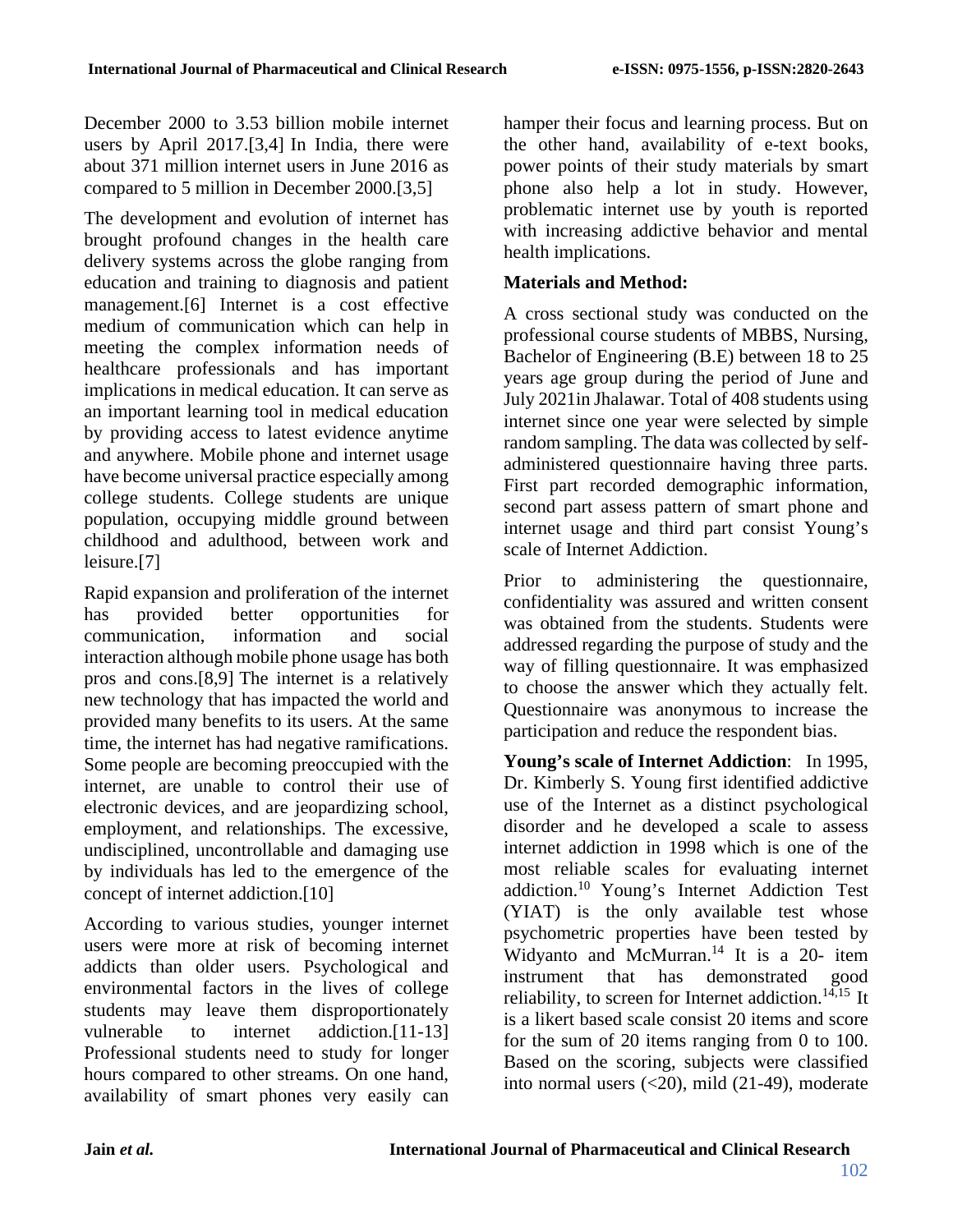$(50-79)$  and severe  $(579)$  internet addiction groups.10

#### **Statistical Analysis:**

Data were analyzed using SPSS software (version 20.0). Data were presented in tables and figures. Frequencies and percentages were calculated for all the categorical variables. Mean and standard deviation were calculated for quantitative data. Chi-square test was used for analysing categorical variables and student t test for quantitative variables. P-value  $< 0.05$  was considered as significant.

#### **Ethical consideration:**

The study was conducted after obtaining the approval from the research ethics committee and permission was sought from the college authorities of all the respective colleges.

#### **Result:**

Total 408 students from professional courses participate voluntarily in study. Of the 408 students, there were 224 (54.9%) males and 184  $(45.1\%)$  females with mean age of  $20.27 \pm 1.8$ years.



**Figure 1: Distribution of study participants according to level of internet addiction according to YIAT score.**

According to YIAT score, 223 (54.66%) students were normal users, 142 (34.8%) having mild internet addiction, 36 (8.83%) moderate internet addiction and 07 (1.71%) having severe internet addiction. (Figure 1) For purpose of analysis

normal and mild internet addiction was clubbed and considered as no addiction (365, 89.5%) while moderate to severe internet addiction was clubbed and considered as addicted to internet (43, 10.5%).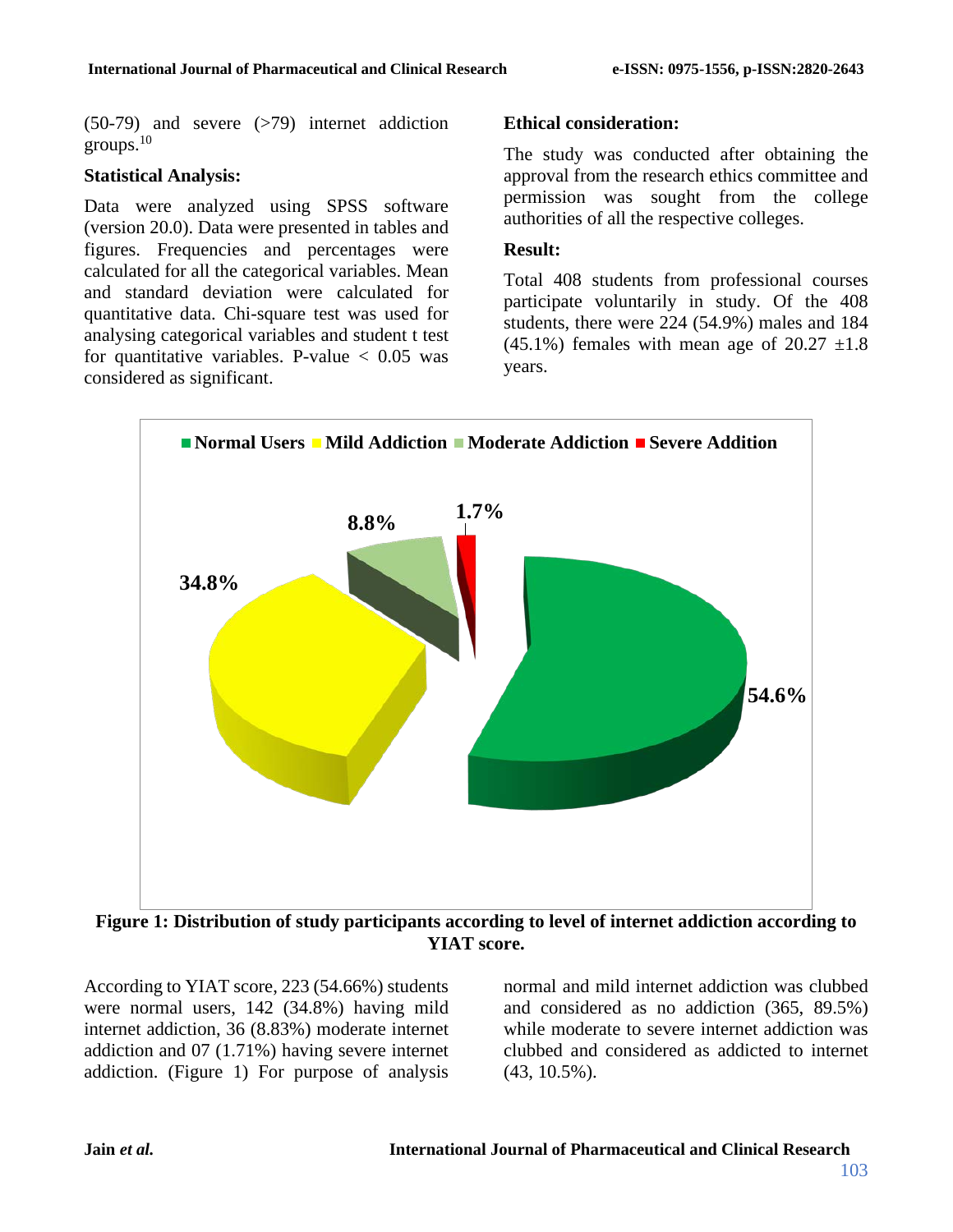| <b>Variables</b>                       | addiction<br><b>Internet</b> | $\cdots$<br>No internet addiction | Total number     | P       |
|----------------------------------------|------------------------------|-----------------------------------|------------------|---------|
|                                        | $present (n=43)$             | $(n=365)$                         | $(n=408)$        | value*  |
| Age                                    |                              |                                   |                  |         |
| $\leq 20$                              | 29 (16.8%)                   | 144 (83.2%)                       | 173 (42.4%)      | < 0.001 |
| $\geq$ 21                              | 14 (5.9%)                    | 221 (94.1%)                       | 235 (57.6%)      |         |
| Gender                                 |                              |                                   |                  |         |
| Male                                   | $26(11.6\%)$                 | 198 (88.4%)                       | 224 (54.9%)      | 0.43    |
| Female                                 | $17(9.2\%)$                  | 167 (90.8%)                       | 184 (54.1%)      |         |
| Professional course                    |                              |                                   |                  |         |
| <b>MBBS</b>                            | $11(8.1\%)$                  | 125 (91.9%)                       | 136 (33.3%)      | 0.25    |
| <b>Nursing</b>                         | 13 (9.6%)                    | 123 (90.4%)                       | 136 (33.3%)      |         |
| BE.                                    | 19 (13.9%)                   | 117 (86.1%)                       | 136 (33.3%)      |         |
| Mean time spend on<br>internet per day | $5.3 \pm 1.6$                | $2.2 \pm 1.1$                     | $2.52 \pm 1.20$  | 0.0001  |
| Money spend per month                  | $386.5 \pm 74.2$             | $205.8 \pm 52.4$                  | $226.7 \pm 63.4$ | 0.0001  |

**Table 1: Association of internet addiction with demographic variables.**

\*Test of significance applied is Chi-squared test and t test. p value <0.05 is considered as statistically significant.

Young students  $\leq 20$  years were more addicted to internet. Addiction to internet was more in boys and BE students although statistically significant association of internet addiction was found only with young age. The mean time spent on internet by students was  $2.52 \pm 1.20$  hours per day. Students from internet addiction group spent average  $5.3\pm1.6$  hours per day while  $2.2\pm1.1$ 

hours per day were spent by no addiction group. Average money spend per month by internet addiction group was 386.5±74.2 rupees while it was 205.8±52.4 rupees by no addiction group. Average time spend per day and average money spend per month was significantly higher (p=0.0001) among internet addiction group. (Table 1)



**Figure 2: Common causes of internet use among study participants.**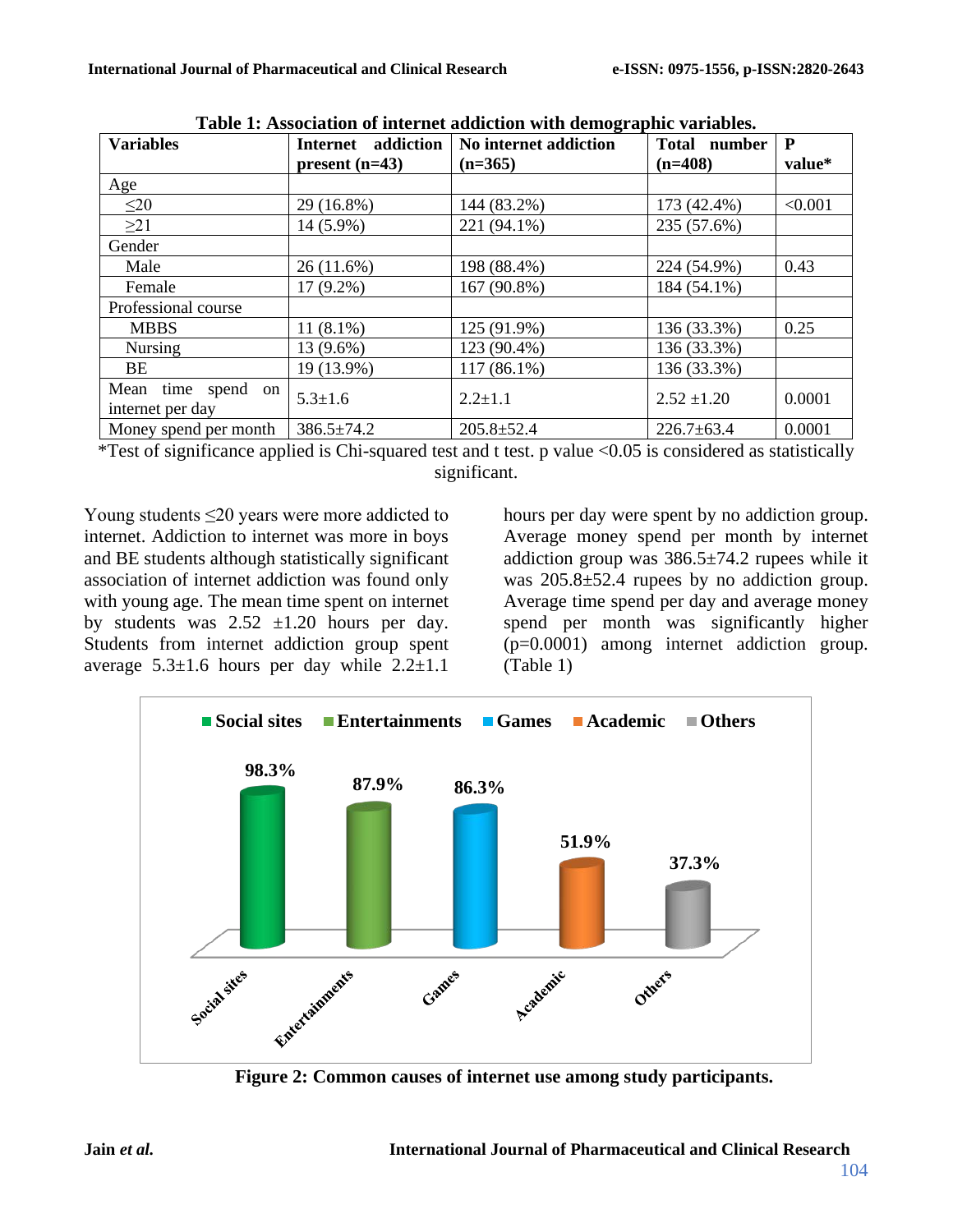Most common causes of internet use were assessing of social sites (401, 98.3%), movies, music (359, 87.9%), games (352, 86.3%), search of academic related material (212, 51.9%) and other work such as railway/shopping etc.(152, 37.3%). Most common academic related activities include reading /downloading books (176, 83%), recent advances in their field (65, 30.7%) and assess journals (46, 21.7%). (Figure 2)

| Perception about internet usage                          |                |                | <b>Total</b> |
|----------------------------------------------------------|----------------|----------------|--------------|
|                                                          | Male $(n=224)$ | Female (n=184) | $(n=408)$    |
| Feel addicted to internet                                |                |                |              |
| Yes                                                      | 102 (52.1%)    | 94 (47.9%)     | 196          |
| N <sub>o</sub>                                           | 122 (57.5%)    | 90 (42.5%)     | 212          |
| Impaired academic performance                            |                |                |              |
| Yes                                                      | 118 (51.9%)    | $109(48.1\%)$  | 227          |
| N <sub>o</sub>                                           | 106 (58.6%)    | 75 (41.4%)     | 181          |
| Improve social life                                      |                |                |              |
| Yes                                                      | 161(53.6%)     | 139(46.4%)     | 300          |
| N <sub>o</sub>                                           | 63 (58.3%)     | 45 (41.7%)     | 108          |
| Improve academic gain                                    |                |                |              |
| Yes                                                      | 97 (57.1%)     | 73 (42.9%)     | 170          |
| N <sub>o</sub>                                           | 127 (53.4%)    | $111(46.6\%)$  | 238          |
| Fear of life being bored without internet                |                |                |              |
| Yes                                                      | 206 (57.2%)    | 154(42.8%)     | 360          |
| N <sub>o</sub>                                           | 18 (37.5%)     | 30 (62.5%)     | 48           |
| Decreased outdoor playing time due to<br>use of internet |                |                |              |
| Yes                                                      | 117 (60.9%)    | 75 (39.1%)     | 192          |
| N <sub>o</sub>                                           | 107 (49.5%)    | 109(50.5%)     | 216          |
| Feel sleepless because of being online                   |                |                |              |
| till late night                                          |                |                |              |
| Yes                                                      | 163 (58%)      | 118 (42%)      | 281          |
| N <sub>0</sub>                                           | 61 (48.1%)     | 66 (51.9%)     | 127          |

**Table 2: Perception of study participants about internet usage.**

Table 2 depicts perception of study participants about internet usage. In inquiry about perception of student, 196 (48%) students find themselves addicted to internet. Out of 408 students, 227 (55.6%) think excessive use of internet affect their academic performance however 170 (41.7%) students felt information available on internet improve their academic gain. Students were so used to internet that 88.2% student being bored without internet although 68.8% students felt sleeplessness because of being online till late night. 192 (47.1%) student perceive internet and

mobile use decrease their outdoor activities like playing.

#### **Discussion:**

Observing the explosive escalation in internet use among the professional course students, it is important to study internet addiction in this subset of population. Professional course students are a predominantly vulnerable group on account of the time they spend on the internet. This study was carried out to understand the extent of internet addiction by using YIA scale among professional course students in Jhalawar.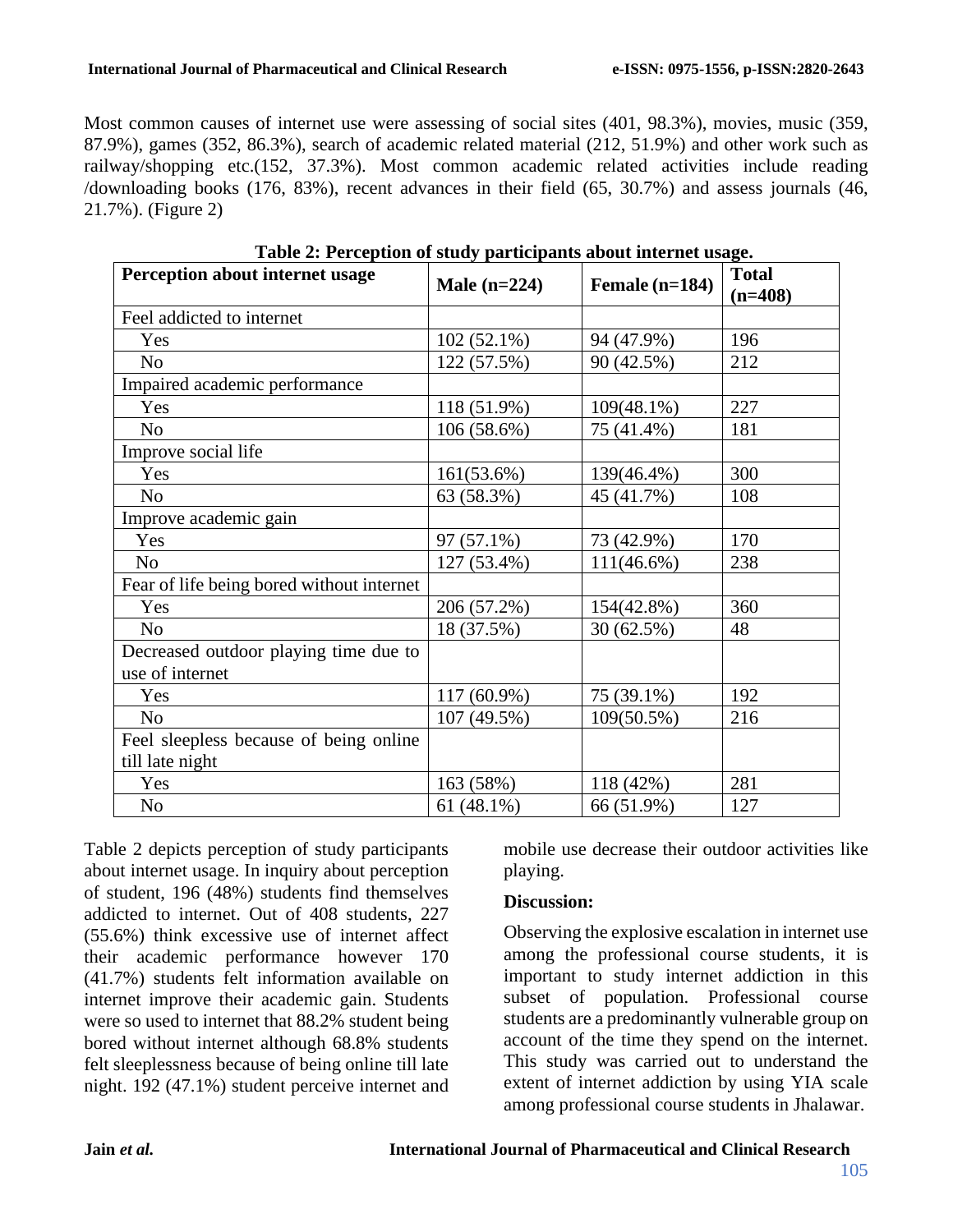In present study, based on YIAT score, 142 (34.8%) having mild internet addiction, 36 (8.83%) moderate internet addiction and 07 (1.71%) having severe internet addiction while 223 (54.66%) students were normal users. Study of Arvind Sharma et al[16] study 391 students and found 224 (57.3%) students as normal users, 137 (35.0%) as mild internet addiction, 29 (7.4%) moderate internet addiction and 01 (0.3%) having severe internet addiction. Study on the prevalence of internet addiction in Indian adolescents reported the prevalence at 0.7%.[17] Chathoth Vidya Mavila et al, reported prevalence of internet addiction (representing moderate and severe addiction) as 18.88% in undergraduate medical students in Mangalore.[18] The studies that have estimated the prevalence of internet addiction have come up with varying results ranging from 0.9% to 38% depending on the criteria used and the sample studied.[19,20]

In this study, statistically significant association of internet addiction was found with young age and association with gender and type of profession was found insignificant. In contrast to present study, Arvind Sharma et al[16] found significant association of with gender (p=0.000), type of profession (p=0.010) and type of mobile phone ( $p= 0.003$ ) while association with age ( $p$ ) =0.464) found insignificant. Grover et al[21] also reported significant association  $(p<0.05)$  with gender. Mashhor Al-hantoushi et al[22] reported mean age 17 years and also reported no significant difference in internet addiction between different ages. In this study, average time spend per day and average money spend per month was significantly higher (p=0.0001) among internet addiction group. Similar result was published by Nalwa et al.[23]

In present study, most common causes of internet use were assessing of social sites (401, 98.3%), movies, music (359, 87.9%), games (352, 86.3%), search of academic related material (212, 51.9%) and other work such as railway/shopping etc.(152, 37.3%). According to study of Rahul B Damor et al[2], majority (65.2 %) students used internet for social networking,

5.8 % played online games, 8.3 % watched online movies and songs and 19.5 % mentioned academic literature search as main purpose of internet use on mobile phones. Aggarwal Sumit et al[7] reported that 76.79% accesses academic related material, 81.55% accessed social sites and 13.10% accessed pornographic material on internet.

In this study, student's perception shows, 48% students find themselves addicted while 88.2% student being bored without internet, 68.8% students felt sleeplessness and 47.1% student perceive decrease outdoor activities due to internet. Similar to these findings, Rahul B Damor et al[2] observed 48.5% students feel addicted to internet while 41.8% think impaired academic performance due to internet addiction. In the study of Abhishek Ghosh et al[24] found 19.75 % students reported improved performance while 35.81 % reported deteriorating performance.

## **Conclusion and Recommendation:**

Use of internet is widespread among professional students. Certain degree of internet addiction (mild to severe) was found among 45.3% of students and more commonly among younger age. Students were use internet on an average 2.52±1.2 hours per day and most commonly internet was used for assessing social sites. Internet addiction is growing problem among students of professional courses, which affect all dimensions of health and had impact on student's life. So it is necessary to develop strategies for prevention and safe use of the internet and smart phones

### **Acknowledgement**:

Authors would like to thank all the principals of professional colleges for granting us permission and faculty members for helping us in smooth conduction of research.

## **Author's Financial Support and Sponsorship:**

The authors declare no source of funding for this study.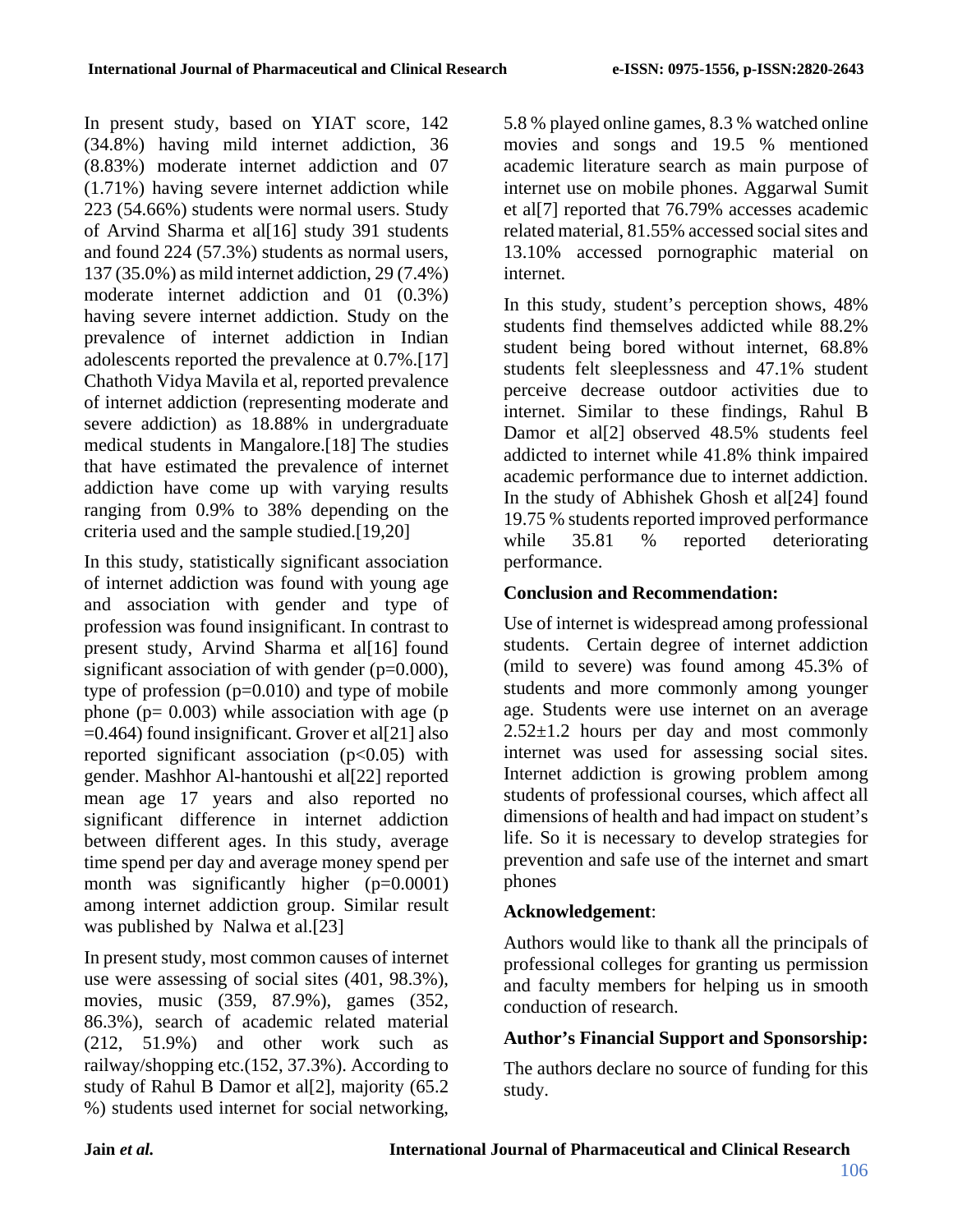## **References:**

- 1. Dhara P, Swarna R, Rachana K et al. Usage of Mobile Phone among Medical Students in Ahmadabad Gujarat. International Journal of Scientific Research 2014;3(9):251-3.
- 2. Damor RB, Gamit SP, Modi A et al. Pattern of Smart Phone and Internet Usage among Medical Students in Surat, Gujarat – A Cross Sectional Study. National Journal of Community Medicine 2018;9(7):469-73.
- 3. Internet users in the world: distribution by world regions – 2012, Q2. Internet World Stats: Usage and population statistics. Available from: URL: <http://www.internetworldstats.com/stats.htm> . Assessed on December  $12<sup>th</sup>$ , 2021.
- 4. Mobile internet users in World. Available at [https://thenextweb.com/contributors/2017/0](https://thenextweb.com/contributors/2017/04/11/current) [4/11/current](https://thenextweb.com/contributors/2017/04/11/current) -global-stateinternet/#.tnw\_PfrEatfx accessed on August  $20^{th}$ ,  $2021$ .
- 5. Mobile internet users in India. Available at: [http://economictimes.indiatimes.com/articles](http://economictimes.indiatimes.com/articleshow/555435%2089.cms) [how/555435 89.cms.](http://economictimes.indiatimes.com/articleshow/555435%2089.cms) accessed on August  $20^{th}$ ,  $2021$ .
- 6. Demiris G, Afrin L. B, Speedie S, Courtney KL, et al: Patient-centered applications: use of information technology to promote disease management and wellness. A white paper by the AMIA knowledge in motion working group. J Am Med Inform Assoc 2008,  $15(1):8-13.$
- 7. Aggarwal S, S; Ambalkar D, D; Kalpana, K, M; Nandkeshav A, R. et al: Pattern of Internet Use Among Medical Students; A Cross Sectional Study. Asian Journal of Science and Technology 2015;6(4):1285-88.
- 8. Liu T, Potenza MN. Problematic internet use: Clinical implications. CNS Spectr 2007;12:453-66.
- 9. Griffiths M, Wood RT. Risk factors in adolescence: The case of gambling, videogame playing, and the internet. J Gambl Stud 2000;16:199-225.
- 10. Young KS. Caught in the Net: How to recognize the signs of Internet addiction and

a winning strategy for recovery. New York, NY: John Wiley & Sons, Inc; 1998. p. 196.

- 11. Soule L, Shell W, Kleen B. Exploring Internet addiction: demographic characteristics and stereotypes of heavy internet users. The Journal of Computer Information Systems 2002;44:64-73.
- 12. Young KS, Rogers RC. The relationship between depression and internet addiction. Cyberpsychol Behav. 1998;1:25-8.
- 13. Griffiths M. Internet addiction: Does it really exist? In: Gackenbach J(Ed.), Psychology and the Internet: Intrapersonal, interpersonal, and transpersonal implications. San Diego: Academic Press; 1998. p. 61-75.
- 14. Widyanto L, McMurran M. The psychometric properties of the internet addiction test. Cyberpsychol Behav 2004;7:443-50.
- 15. Chang MK, Law SPM. Factor structure for Young's Internet Addiction Test: A confirmatory study. Computers in Human Behavior 2008;2:2597-619.
- 16. Sharma A, Sahu R, Kasar PK, Sharma R. Internet addiction among professional courses students: A study from Central India. Int J Med Sci Public Health 2014;3:1069-73.
- 17. Goel D, Subramanyam A, Kamath R. A study on the prevalence of internet addiction and its association with psychopathology in Indian adolescents. Indian J Psychiatry 2013;55:140-3.
- 18. Chathoth VM, Kodavanji B, Nayanatara AK, Pai SR. Internet behaviour pattern in undergraduate medical students in<br>Mangalore. International Journal of International Journal of Innovative Research in Science, Engineering and Technology 2013;2.
- 19. Jang KS, Hwang SY, Choi JY. Internet addiction and psychiatric symptoms among Korean adolescents. J Sch Health 2008;78: 165-71.
- 20. Yoo HJ, Cho SC, Ha J, Yune SK, Kim SJ, Hwang J, et al. Attention deficit hyperactivity symptoms and Internet addiction. Psychiatry Clin Neurosci 2004;58:487-94.